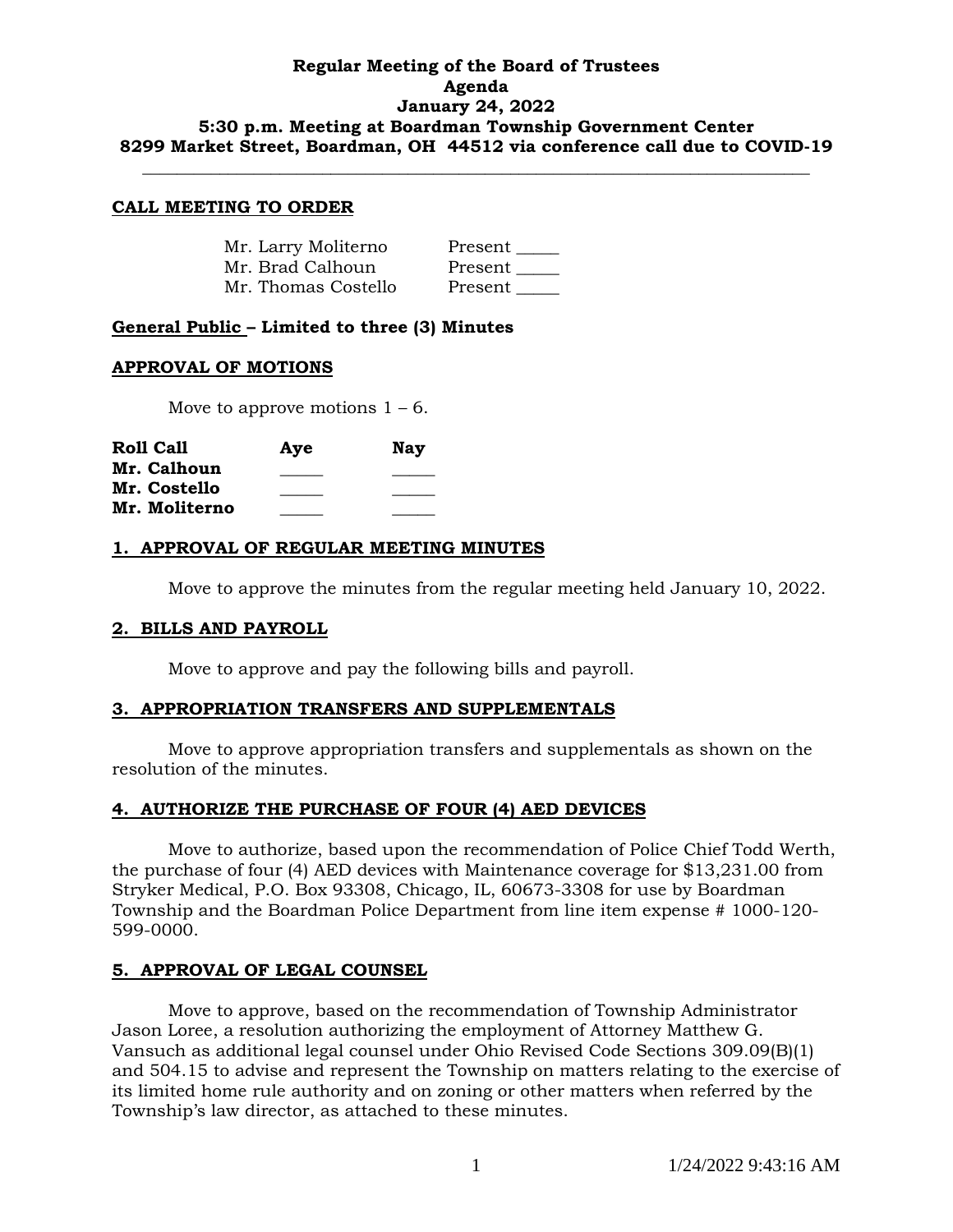## **6. ADOPT RESOLUTION TO AUTHORIZE BOARD OF TRUSTEES TO AMEND AGREEMENT WITH THE MAHONING COUNTY COMMISSIONERS FOR DEMOLITION FUNDING TO EXTEND THE COMPLETION DATE TO AUGUST 31, 2022**

Move to adopt, based upon the recommendation of Marilyn Kenner, Road Superintendent/Land Bank Manager, a resolution authorizing the Board of Boardman Township Trustees pass a change order to amend the agreement with the Mahoning County Commissioners for demolition funding to extend the completion date to August 31, 2022. The funding remains the same at \$36,500.00.

## **Marilyn Kenner – Road Superintendent**

**Mark Pitzer – Fire Chief**

**Todd Werth – Police Chief**

**Krista Beniston – Director of Zoning and Development**

**Jason Loree – Administrator**

## **William D. Leicht – Fiscal Officer**

### **EXECUTIVE SESSION:**

Motion was made by \_\_\_\_\_\_\_\_\_\_\_\_\_\_\_\_\_\_\_\_\_\_\_\_\_\_\_\_to adjourn into Executive Session at \_\_\_\_\_\_ p.m. for purposes of discussing **Personnel** (Fire Department promotion) and **Collective Bargaining** (AFSCME).

| <b>Roll Call</b> | Aye | Nav |
|------------------|-----|-----|
| Mr. Costello     |     |     |
| Mr. Moliterno    |     |     |
| Mr. Calhoun      |     |     |

Motion was made by \_\_\_\_\_\_\_\_\_\_\_\_\_\_\_\_\_\_\_\_\_\_\_\_\_\_\_\_\_\_ to adjourn Executive Session at \_\_\_\_\_\_\_\_ p.m. and return to Open Session. Seconded by

| <b>Roll Call</b> | Aye | <b>Nay</b> |
|------------------|-----|------------|
| Mr. Costello     |     |            |
| Mr. Moliterno    |     |            |
| Mr. Calhoun      |     |            |

### **Trustees:**

**Old Business Mr. Calhoun Mr. Costello Mr. Moliterno**